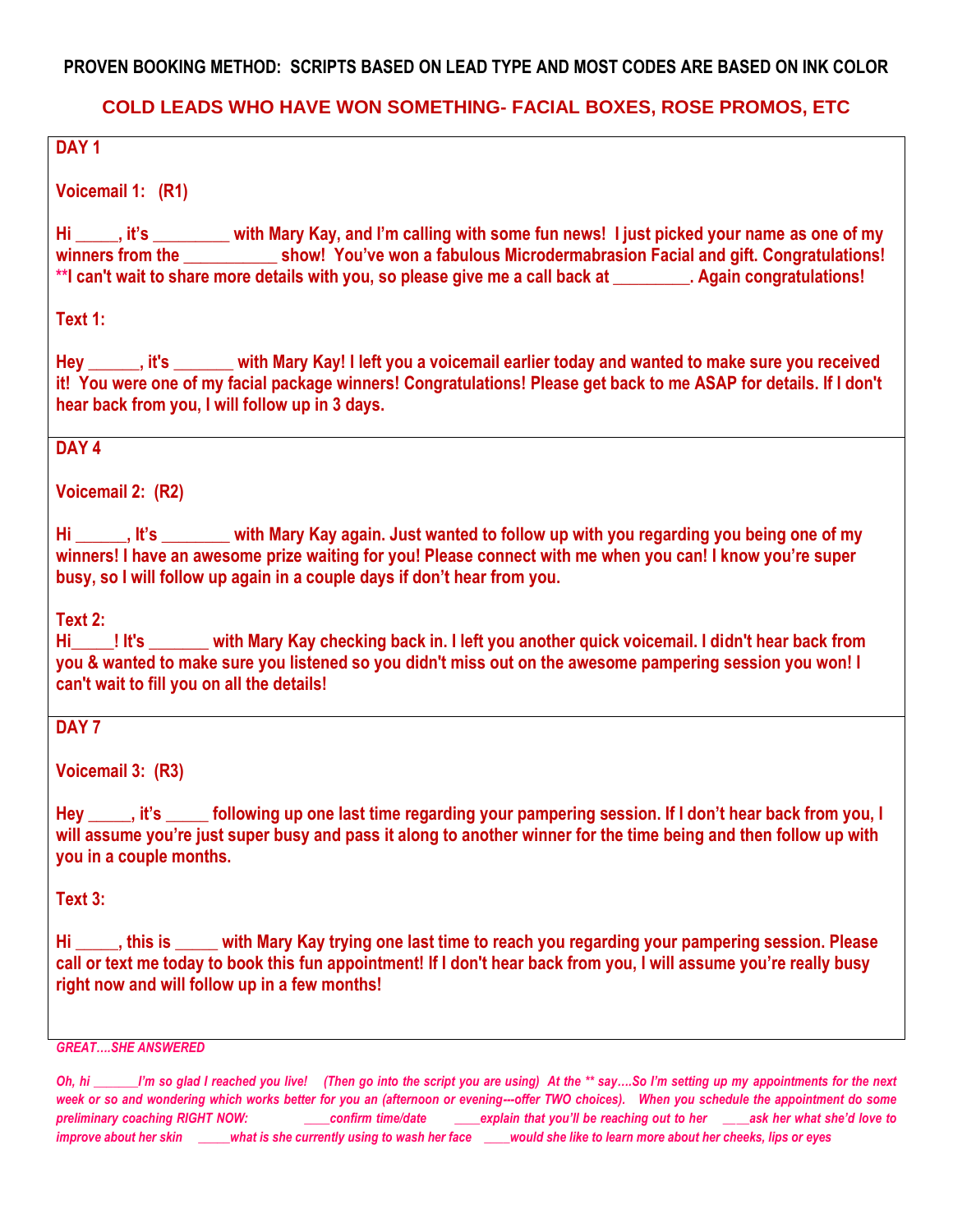# **DAY 1**

**Voicemail 1: (B1)**

**Hi \_\_\_\_\_, it's \_\_\_\_\_\_\_ with Mary Kay. It was great meeting you yesterday at \_\_\_\_\_\_\_! I'm calling to share some fun news with you! I am doing "New Year, New You" makeovers (or whatever type of makeover you're doing) right now, and I have ten \$25 gift certificates to give away this month, and I want YOU to have one! \*\* I can't wait to share more details with you, so please give me a call back at \_\_\_\_\_\_\_\_\_.** 

**Text 1:**

**Hey \_\_\_\_\_, It's \_\_\_\_\_ with Mary Kay! I left you a voicemail earlier today and wanted to make sure you received it! I selected you to receive a \$25 gift card and "New Year, New You" Makeover. Congrats! If I don't hear back from you, I will follow up in 3 days.**

## **DAY 4**

**Voicemail 2: (B2)**

**Hi \_\_\_\_\_, It's \_\_\_\_\_ with Mary Kay again. Just wanted to follow up with you regarding your "New Year, New You" makeover and \$25 gift certificate! It's fast, fun and free, and I'm looking forward to our time together. Please connect with me when you can! I know you're super busy, so I will follow up again in a couple days if don't hear from you.**

**Text 2:**

**Hi\_\_\_\_\_! It's \_\_\_\_\_ with Mary Kay checking back in. I left you another quick voicemail. I didn't hear back from you & wanted to make sure you listened so you didn't miss out on the fast, fun & free New Year makeover and gift certificate! I can't wait to fill you on all the details!**

**DAY 7**

**Voicemail 3: (B3)**

**Hey \_\_\_\_\_, it's \_\_\_\_\_ following up one last time regarding your pampering session. If I don't hear back from you, I will assume you're just super busy and pass it along to another winner for the time being and then follow up with you in a couple months.**

**Text 3:**

**Hi \_\_\_\_\_, this is \_\_\_\_\_ with Mary Kay trying one last time to reach you regarding your pampering session. Please call or text me today to book this fun appointment! If I don't hear back from you, I will assume you're really busy right now and will follow up in a few months!**

*GREAT….SHE ANSWERED*

*Oh, hi \_\_\_\_\_\_\_I'm so glad I reached you live! (Then go into the script you are using) At the \*\* say….So I'm setting up my appointments for the next week or so and wondering which works better for you an (afternoon or evening---offer TWO choices). When you schedule the appointment do some preliminary coaching RIGHT NOW: \_\_\_\_confirm time/date \_\_\_\_explain that you'll be reaching out to her \_\_\_\_ask her what she'd love to improve about her skin \_\_\_\_\_what is she currently using to wash her face \_\_\_\_would she like to learn more about her cheeks, lips or eyes*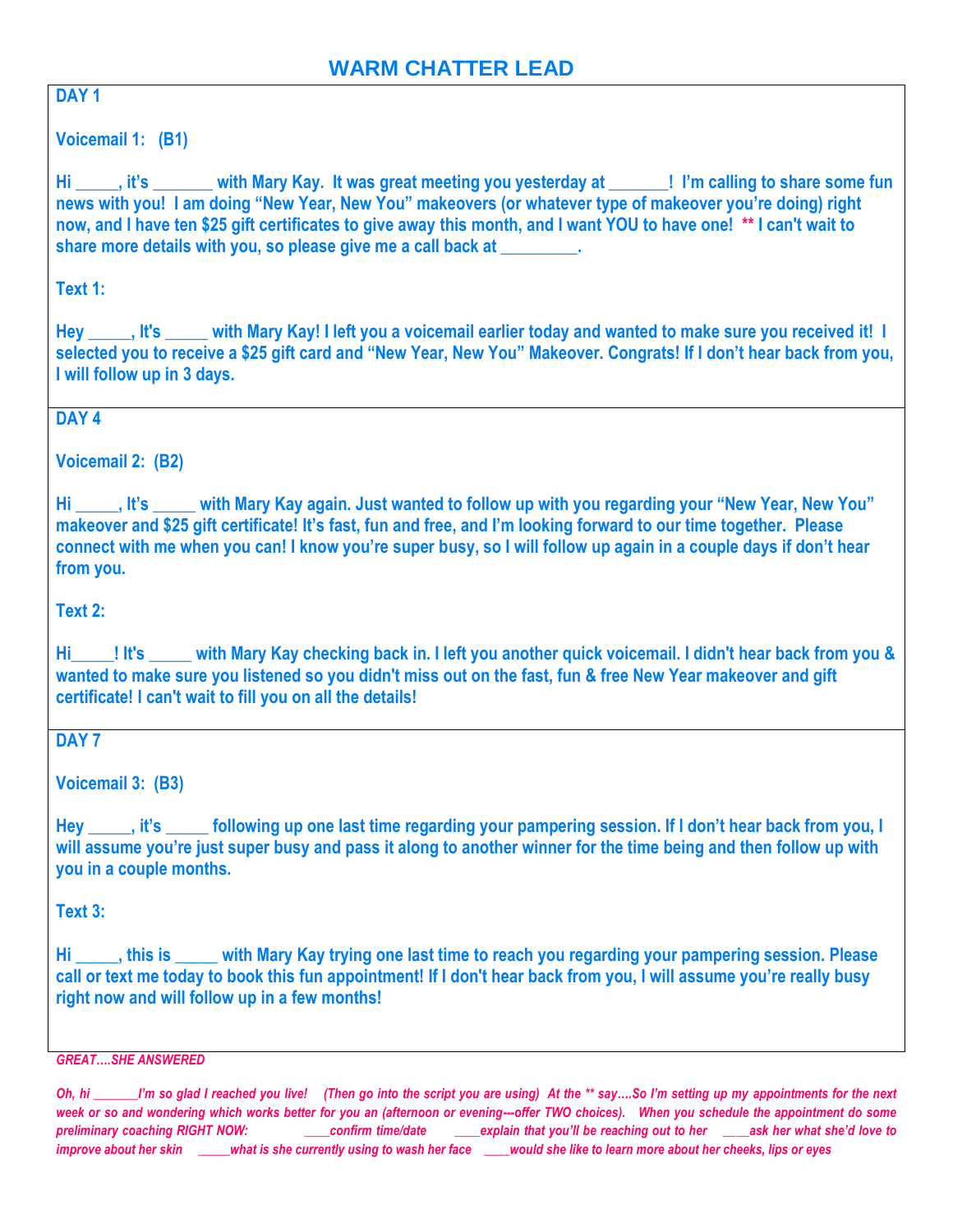# **DAY 1**

**Voicemail 1: (N1)** 

**Hi \_\_\_\_\_, it's \_\_\_\_\_! I recently started my own business teaching skin care and makeup with Mary Kay, and I'm so excited! I need 30 women in my life to be my first faces to complete my Master Consultant Training. Will you be one of my faces? Please call me back ASAP so I can fill you in on the details.**

**Text 1** 

**Hi \_\_\_\_\_! I left you a voicemail earlier today and wanted to make sure you received it! You were on the top my list for a free pampering session and gift card! If I don't hear back from you, I will follow up in 3 days.**

## **DAY 4**

**Voicemail 2: (N2)**

**Hi \_\_\_\_\_, it's \_\_\_\_\_ with Mary Kay again. Just wanted to follow up with you regarding the facial package and gift card I have for you! It will be fun girl time and it will help me jumpstart my business. Please connect with me when you can! I know you're super busy, so I will follow up again in a couple days if don't hear from you.**

**Text 2:**

**Hi\_\_\_\_\_! It's \_\_\_\_\_ with Mary Kay checking back in. I left you another quick voicemail. I didn't hear back from you & wanted to make sure you listened so you didn't miss out on the free facial package and gift card! I can't wait to fill you on all the details!**

#### **DAY 7**

**Voicemail 3: (N3)**

**Hey \_\_\_\_\_, it's \_\_\_\_\_ following up one last time, regarding your facial package. If I don't hear back from you I will assume you're just super busy and follow up with you in a couple of months.**

**Text 3:**

**Hi \_\_\_\_\_, this is \_\_\_\_\_ with Mary Kay trying one last time to reach you regarding the facial package and gift card I have for you. Please call or text me today to book this fun appointment! If I don't hear back from you, I will assume you're really busy right now and will follow up in a few months!**

#### *GREAT….SHE ANSWERED*

*Oh, hi \_\_\_\_\_\_\_I'm so glad I reached you live! (Then go into the script you are using) At the \*\* say….So I'm setting up my appointments for the next week or so and wondering which works better for you an (afternoon or evening-- offer TWO choices). When you schedule the appointment do some preliminary coaching RIGHT NOW: \_\_\_\_confirm time/date \_\_\_\_explain that you'll be reaching out to her \_\_\_\_ask her what she'd love to improve about her skin \_\_\_\_\_what is she currently using to wash her face \_\_\_\_would she like to learn more about her cheeks, lips or eyes*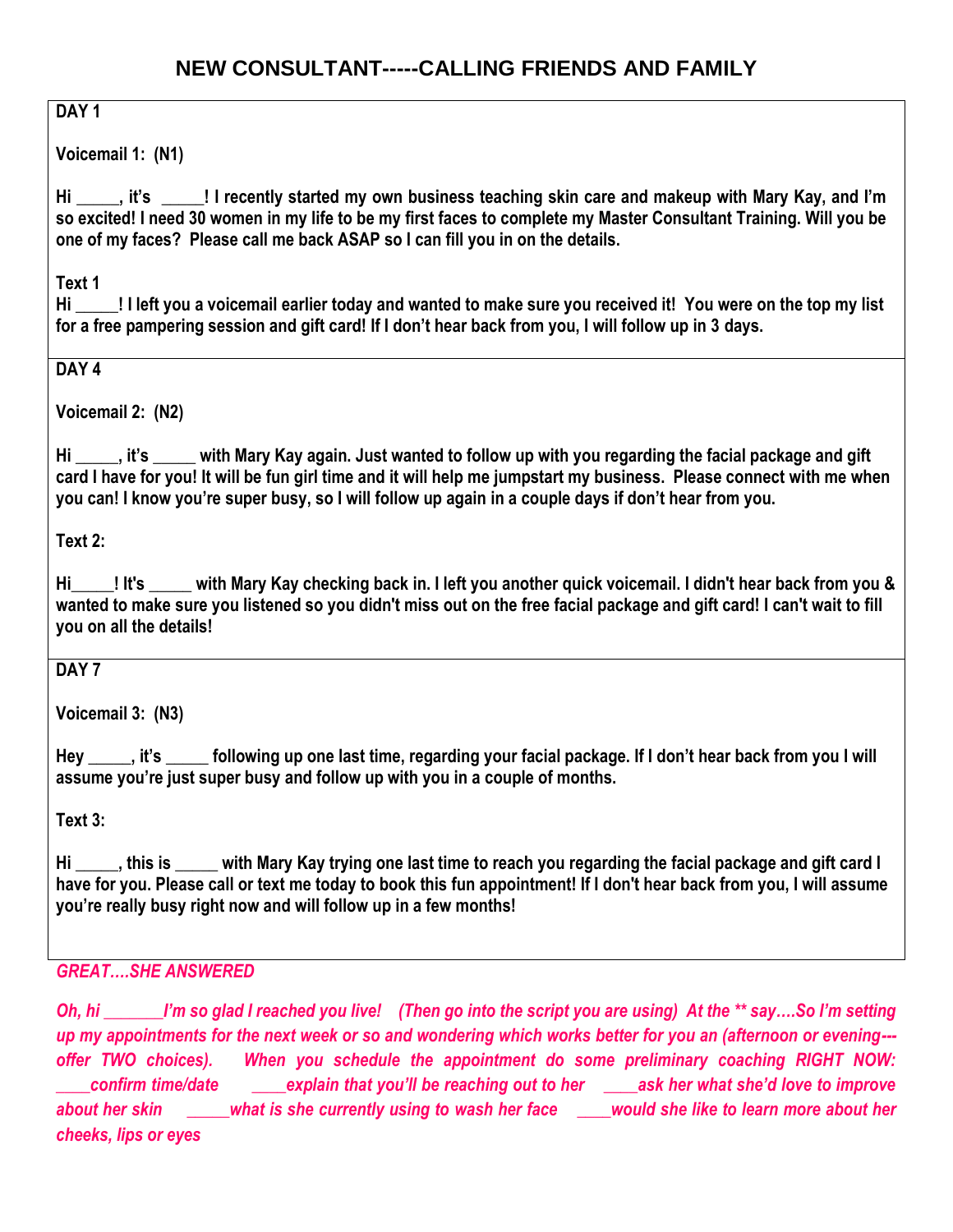# **SEASONED CONSULTANT-CALLING FRIENDS, FAMILY AND CUSTOMERS**

# **DAY 1**

**Voicemail 1: (G1)** 

**Hi \_\_\_\_\_\_, this is \_\_\_\_\_\_! It's a new year, and I have set some exciting new goals in my Mary Kay business! I have selected 10 deserving women to receive ultimate facial packages and \$25 gift cards – and, YES, I've selected YOU! \*\*Call me back ASAP and I will fill you in on details! If I don't hear from you, I will follow up in 3 days.**

**Text 1:**

**Hi \_\_\_\_\_! I left you a voicemail earlier today and wanted to make sure you received it! You were on the top my list for a free pampering session and gift card! If I don't hear back from you, I will follow up in 3 days.**

**DAY 4**

**Voicemail 2: (G2)**

**Hi \_\_\_\_\_, it's \_\_\_\_\_ with Mary Kay again. Just wanted to follow up with you regarding your ultimate facial package! I have an awesome gift and free product waiting for you! Please connect with me when you can! I know you're super busy so I will follow up again in a couple days if don't hear from you.**

**Text 2:**

**Hi\_\_\_\_\_! It's \_\_\_\_\_ with Mary Kay checking back in. I left you another quick voicemail. I didn't hear back from you & wanted to make sure you listened so you didn't miss out on the free facial package and gift card! I can't wait to fill you on all the details!**

**DAY 7**

**Voicemail 3: (G3)**

**Hey \_\_\_\_\_\_, it's \_\_\_\_\_\_following up one last time, regarding your facial package. If I don't hear back from you, I will assume you're just super busy and follow up with you in a couple of months.**

**Text 3:**

**Hi \_\_\_\_\_, this is \_\_\_\_\_ with Mary Kay trying one last time to reach you regarding your free facial package. Please call or text me today to book this fun appointment! If I don't hear back from you, I will assume you're really busy right now and will follow up in a few months!**

*GREAT….SHE ANSWERED*

*Oh, hi \_\_\_\_\_\_\_I'm so glad I reached you live! (Then go into the script you are using) At the \*\* say….So I'm setting up my appointments for the next week or so and wondering which works better for you an (afternoon or evening-- offer TWO choices). When you schedule the appointment do some preliminary coaching RIGHT NOW: \_\_\_\_confirm time/date \_\_\_\_explain that you'll be reaching out to her \_\_\_\_ask her what she'd love to improve about her skin \_\_\_\_\_what is she currently using to wash her face \_\_\_\_would she like to learn more about her cheeks, lips or eyes*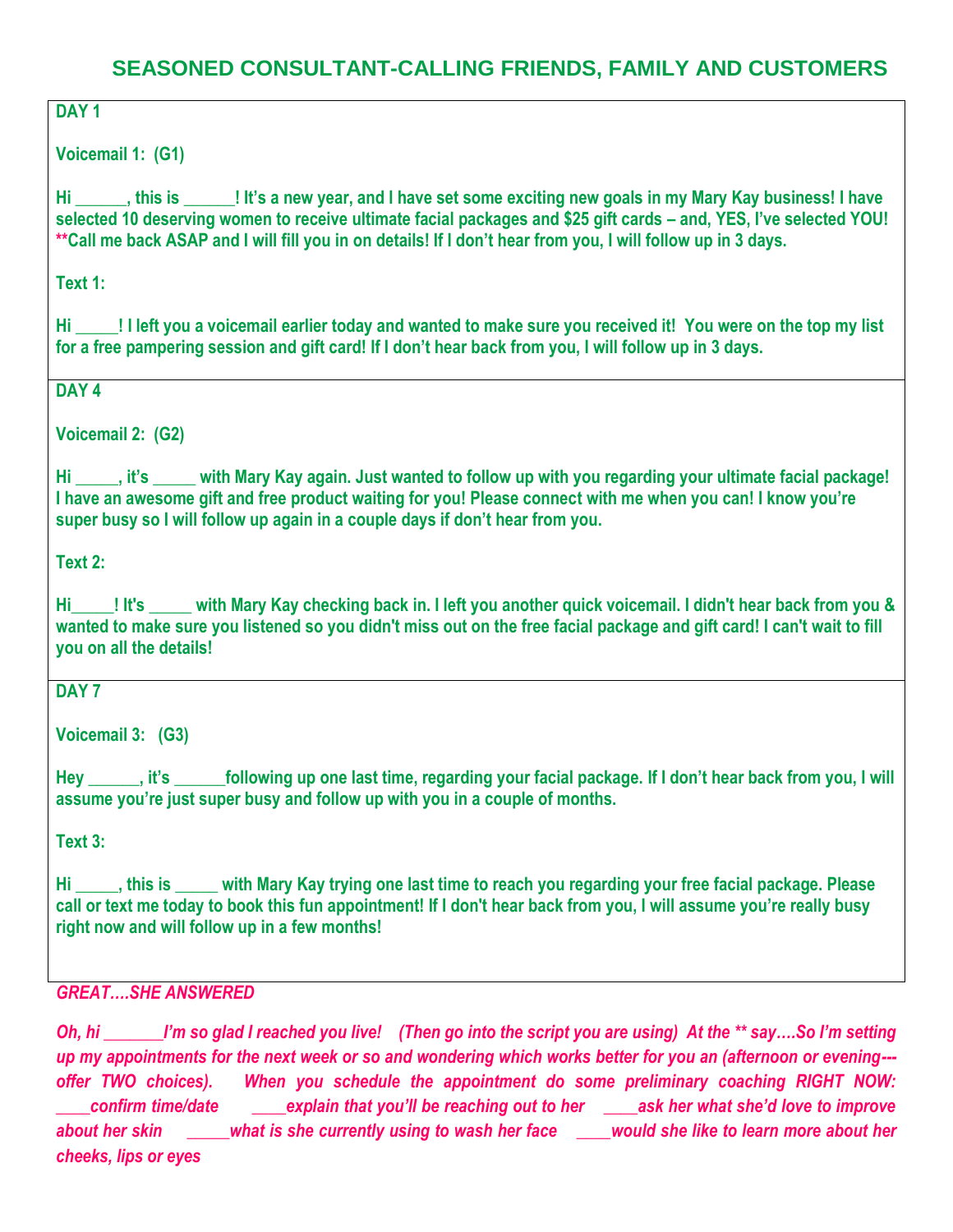#### **REFERRALS FROM CUSTOMERS**

**DAY 1**

**Voicemail 1: (P1)**

**Hi \_\_\_\_\_\_! This is \_\_\_\_\_ with Mary Kay. You actually don't know me but \_\_\_\_\_ said that this is the best way to reach you! \_\_\_\_\_\_\_ was gifted with ten gift cards that include a complimentary facial and color makeover & she wanted one of them to go to you! Call me back ASAP and I can fill you in on the details! If I don't hear back from you, I'll follow up in a few days!** 

**Text 1:**

**Hey \_\_\_\_\_\_, it's \_\_\_\_\_\_\_ with Mary Kay! I left you a voicemail earlier today and wanted to make sure you received it! A friend of yours reserved a fabulous gift for you. Please get back to me ASAP for details. If I don't hear back from you, I will follow up in a few days.** 

**DAY 4**

**Voicemail 2: (P2)**

**Hi \_\_\_\_\_\_, It's \_\_\_\_\_\_\_\_ with Mary Kay again. Just wanted to follow up with you regarding the gift that was given to you by\_\_\_\_\_\_\_. Please connect with me when you can! I know you're super busy, so I will follow up again in a couple days if don't hear from you.**

**Text 2:**

**Hi\_\_\_\_\_! It's \_\_\_\_\_\_\_ with Mary Kay checking back in. I left you another quick voicemail. I didn't hear back from you & wanted to make sure you listened so you didn't miss out on the pampering gift that was given to you by \_\_\_\_\_\_\_! I can't wait to fill you on all the details!**

**DAY 7**

**Voicemail 3: (P3)**

Hey it's following up one last time regarding the gift that was reserved for you by **if I don't hear back from you, I will assume you're just super busy and not interested in receiving the gift that was given to you for the time being and I will follow up with you in a couple months to see if timing is better then.** 

**Text 3:**

**Hi \_\_\_\_\_, this is \_\_\_\_\_ with Mary Kay trying one last time to reach you regarding the gift that was given to you. Please call or text me today to schedule this fun appointment! If I don't hear back from you, I will assume you're really busy right now and will follow up in a few months!**

*GREAT….SHE ANSWERED*

*Oh, hi \_\_\_\_\_\_\_I'm so glad I reached you live! (Then go into the script you are using) At the \*\* say….So I'm setting up my appointments for the next*  week or so and wondering which works better for you an (afternoon or evening---offer TWO choices). When you schedule the appointment do some *preliminary coaching RIGHT NOW: \_\_\_\_confirm time/date \_\_\_\_explain that you'll be reaching out to her \_\_\_\_ask her what she'd love to improve about her skin \_\_\_\_\_what is she currently using to wash her face \_\_\_\_would she like to learn more about her cheeks, lips or eyes*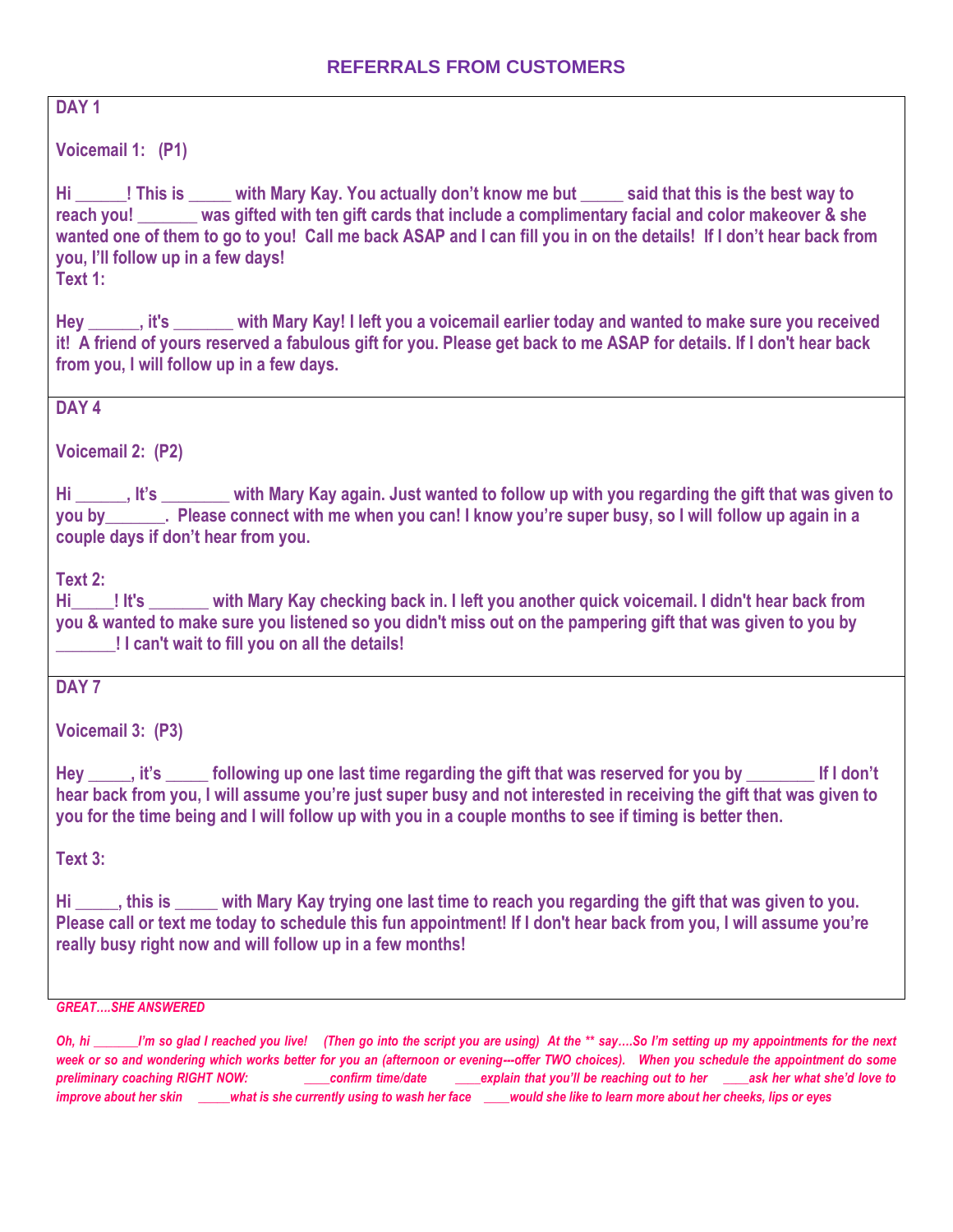# **BONUS IDEAS YOU COULD ALSO USE WITH REFERRAL NAMES**

**REFERRALS – These are Lia Cart's texting scripts! They work! The scripts are below.**

**(At the party or with a group of friends- this is done in between trying the product and the table close)**

**"Who here is competitive? (Wait for hands raised) AWESOME! Watch out for these two! Okay, go ahead and flip over your profile cards. The greatest compliment that you can give to me is to refer me to your family and friends! I'm working on expanding my business within an hour radius of this area and because of that I'd like to gift your**  family and friends with a \$25 gift card on your behalf in honor of **the latt in and the fact of the fact of the i phone, open up Facebook and your contacts. Whoever is the FIRST to fill out this top right hand portion gets 5 tickets! BUT, regardless of when you finish, if during our time together you fill out the top right and the entire bottom left white portion- you GET 10 TICKETS! READY SET GO!"**

#### **Referral text #1:**

**Hi Shannon! This is Lia with Mary Kay. I don't think we've met, but Suzie said text is the best way to reach you! She was gifted with ten \$25 gift cards that include a complimentary facial & she wanted one of them to go to you! Should I text or call you with the details?** 

**PS – I'm sending you a photo of us so you know that I'm a real person and not a robot or a telemarketer! (emoji face)**

**(\*\*If you want to use the above message as a VOICEMAIL message script you could say:**

**Hi \_\_\_\_\_\_\_! This is \_\_\_\_\_ with Mary Kay. I don't think we've met, but \_\_\_\_\_\_\_ said this might be the best way to reach you! She was gifted with ten \$25 gift cards that include a complimentary facial & she wanted one of them to go to you! Give me a call back ASAP and I will fill you in on the details.** 

**When you text her you can add this:**

**PS – I'm sending you a photo of us so you know that I'm a real person and not a robot or a telemarketer! (emoji face)**

**Referral text #2 (reply): Hi Shelby! I'm so excited to book this with you! We will be doing a Mary Kay facial with a microdermabrasion treatment (they are upwards of \$150 at the spa, so it's a great deal). You'll get your gift card that Andi Linn so generously offered you, AND a swag bag with free products! Most people love this experience with a few girlfriend (& your swag bag will double in size if you have friends join you)... so you can have up to 4 people join you as long as they are over 18.**

**Right now, I'm booking this Wednesday through December 13th. What day/time would work best for you?**

**Example referral reply: December 11 in the afternoon would work for me. I may have 1 other girl join me.**

**Referral text #3(reply): Okay perfect. Does 1pm or 4pm work? What's your address and I'll create a text invite for you to send to her.**